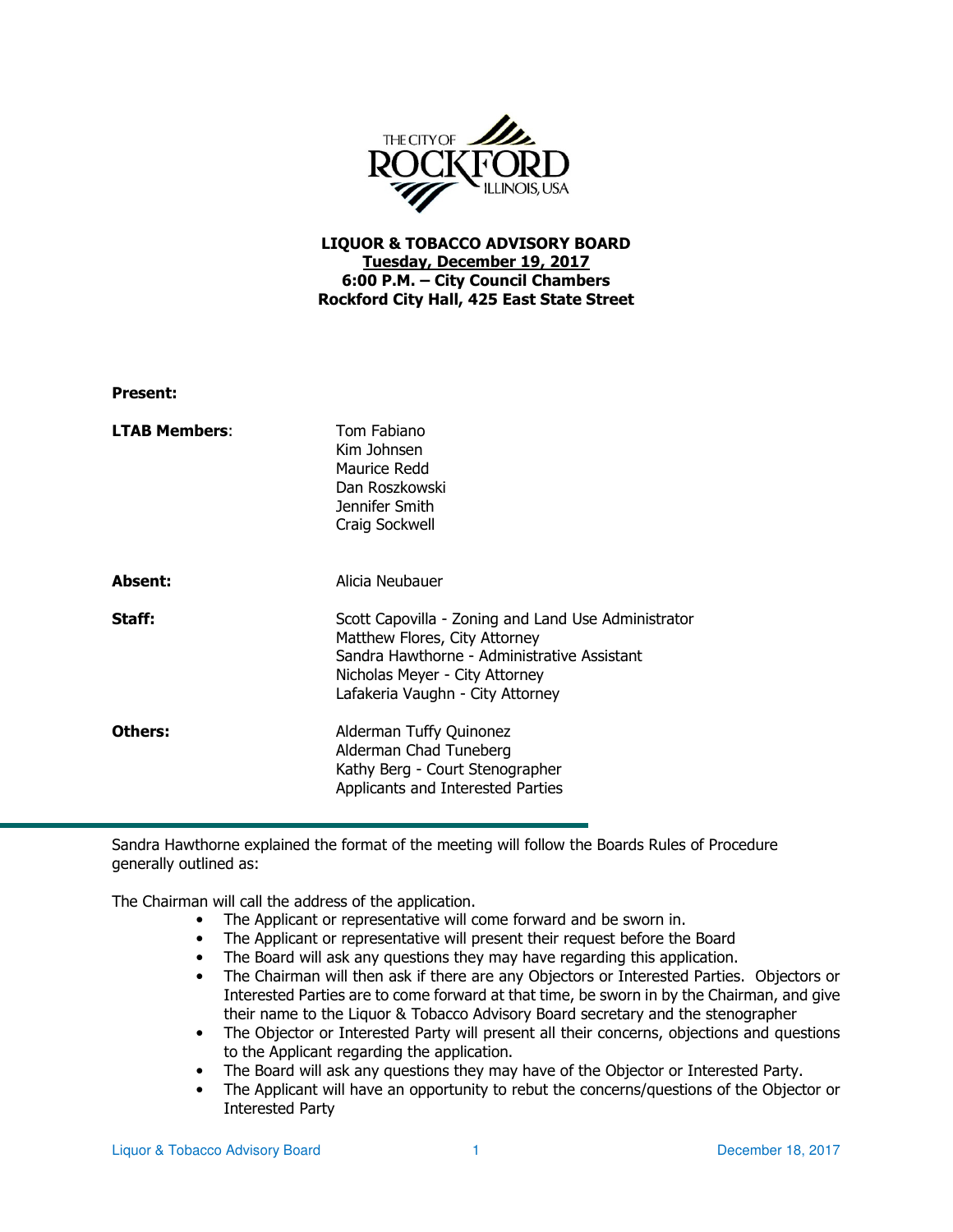- No further discussion from the Objector or Interested Party will occur after the rebuttal of the Applicant.
- The Board will then discuss the application and a vote will be taken.

It was further explained to the public in attendance, applicants, objectors and interested parties that this meeting is not a final vote on any item. The date of the Codes & Regulations meeting was given as Tuesday, January 2, at 5:30 PM in City Council Chambers in this building as the second vote on these items. The public in attendance, applicants, objectors and interested parties were instructed that they could contact the Zoning Office for any further information and the phone number was listed on the top of the agenda which was made available to all those in attendance. This information was also presented in written form attached to the agendas.

The meeting was called to order at 6:10 PM. A MOTION was made by Jennifer Smith to APPROVE the minutes from the November, 2017 meeting. The Motion was **SECONDED** by Kim Johnsen and **CARRIED** by a vote of 5-0 with Maurice Redd abstaining and Alicia Neubauer absent.

| 017-LTAB-035 | 3814 and 3816 Auburn Street                                                   |
|--------------|-------------------------------------------------------------------------------|
| Applicant    | Anila Ahmad dba The Cigarettes and More Store                                 |
| Ward 07      | <b>Sale of tobacco products</b> in conjunction with a tobacco store in a C-2, |
|              | Limited Commercial Zoning District                                            |
|              | Laid Over from October and November meetings                                  |

Mr. Fabiano announced he would be abstaining from discussion and vote on this item.

The subject property is located on the southwest corner of the Auburn Street and North Central Avenue intersection. This item was Laid Over from the October and November meetings to allow the Applicant and Property Owner additional time to present landscaping, signage and parking site plans to Staff.

Minhaj Ahmed, Applicant, and William Pritz, property owner, were present. Mr. Pritz explained they have hired an architect to work up a landscaping and parking site plan, which was submitted to the Board. However, he stated he could not provide detailed input on whether the submitted plan would be the final plan or a time frame for completion at this time as he did not know the financial cost involved. Mr. Pritz does plan to dig up the asphalt along the south and replace with greenspace.

Scott Capovilla stated he felt the Applicant and Owner have made a good attempt to bring the parking lot into compliance and the submitted plans reflected this. When asked by Jennifer Smith if he would go by these site plans if approved, Mr. Pritz stated he was told by Alderman Thompson Kelly not to make a firm commitment without her input.

Based on the site plan now submitted, Mr. Capovilla stated there would have to be conditions of approval. If something like this plan were to occur, Staff might consider changing their recommendation with the understanding that if conditions were not complied with, it could result in suspension of the license. Mr. Sockwell asked Mr. Pritz when he felt he would complete landscaping and parking. Mr. Pritz stated it would be difficult for him to make a commitment to any time frame in the year 2018 and would not commit.

Staff Recommendation remains at Denial, but Mr. Capovilla stated he would be comfortable with the Board Approval with conditions. No Objectors or Interested Parties were present.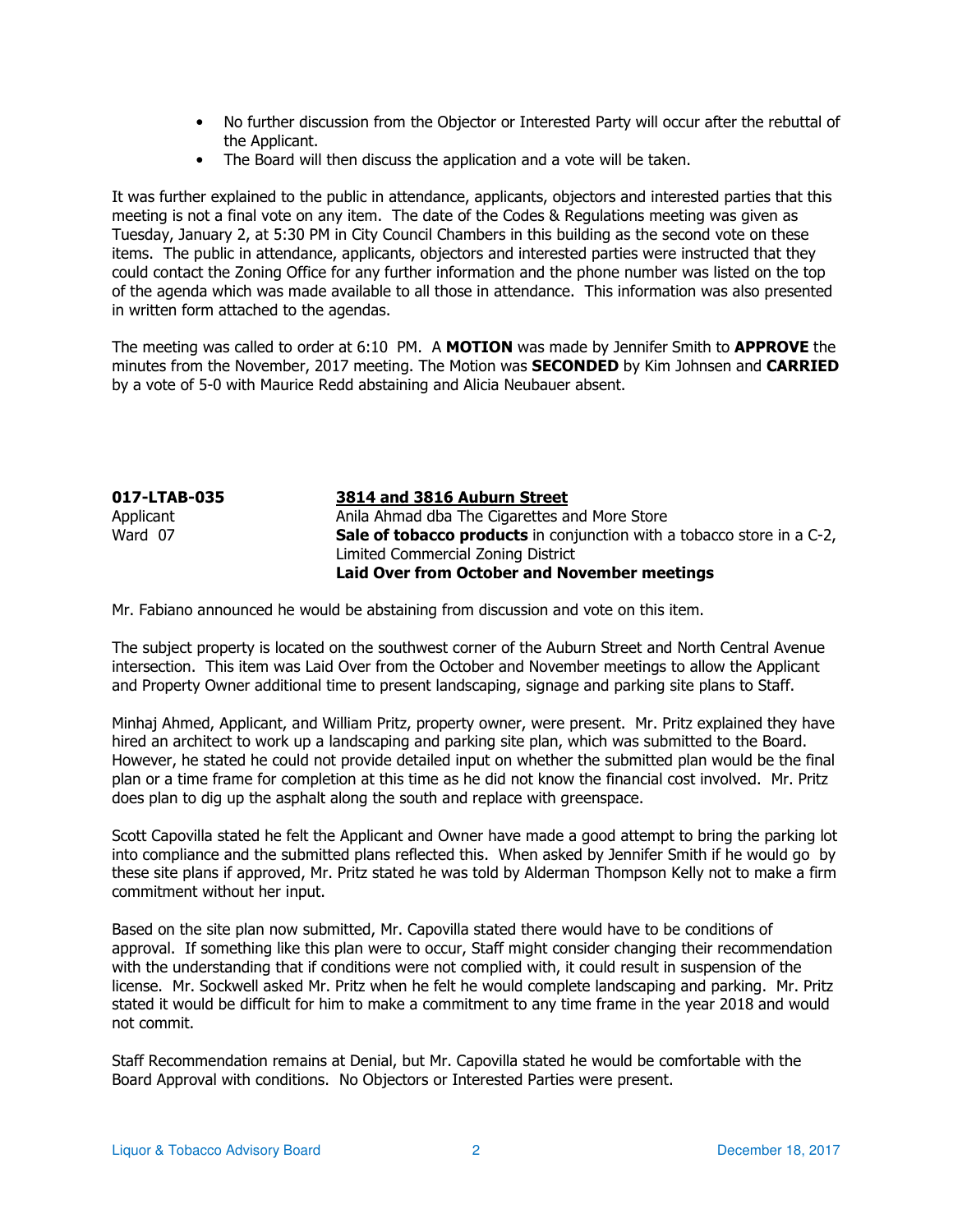A **MOTION** was made by Craig Sockwell to **APPROVE** the sale of tobacco products in conjunction with a tobacco store in the name of Anila Ahmad dba The Cigarettes and More Store in a C-2, Limited Commercial Zoning District at 3814 and 3816 Auburn Street. The Motion was **SECONDED** by Jennifer Smith and **CARRIED** by a vote of 5-0 with Tom Fabiano abstaining.

Approval is subject to the following conditions:

- 1. Must meet all applicable Building and Fire Codes
- 2. Compliance with all City of Rockford Tobacco Codes
- 3. Window display signage is limited to 20% of window area and windows shall not be covered with bars or other devices that block the windows
- 4. The sale of tobacco products shall be limited to the submitted floor plan, Exhibit E
- 5. The sale of water pipes and "hookah" or "huka" pipes are prohibited
- 6. Any pending general ordnance cases must be resolved prior to issuance of the license
- 7. All outstanding general ordinance fines must be paid prior to the issuance of the license
- 8. Signs must be in conformance with the City of Rockford sign ordinance
- 9. Hours of operation are limited to 9:00 am- 9:00 pm, Monday- Sunday
- 10. In accordance with the submitted site plan, all landscaping must be completed by November 15, 2018

| 017-LTAB-040 | 3305 11 <sup>th</sup> Street                                                  |
|--------------|-------------------------------------------------------------------------------|
| Applicant    | Nilufar Kabir / TKK Corporation dba Liquor Land                               |
| Ward 06      | <b>Sale of tobacco products</b> in conjunction with a liguor store in an R-1, |
|              | Single-family Zoning District                                                 |
|              | <b>Laid Over from October and November meetings</b>                           |

The subject property is located on the west side of  $11<sup>th</sup>$  Street, 60 feet south of the  $11<sup>th</sup>$  Street and Roosevelt Road intersection. This item was Laid Over from October and November to allow the Applicant time to meet with the Landlord to discuss complying with Staff requested conditions. Mahabubul Kabir, husband and Co-Applicant, was present and reviewed their request for tobacco sales.

Mr. Kabir has been working with Staff, and feels they have come to an agreement on landscaping improvements. Mr. Kabir showed three examples of signs in the area that were changed for new tenants, but remained at the same height. The current freestanding sign for Liquor Land is 12 feet high. The sign company Mr. Kabir is working with has told him that the existing structure could be lowered to 8 feet. Mr. Capovilla stated this could be a good solution and requested Mr. Kabir to submit a photo of the new sign. As of this time, the landscaping has not been resolved; however, Mr. Capovilla feels Staff could work with the Applicant and adjust conditions of approval accordingly.

Attorney Vaughn asked Mr. Kabir if, with the discussed revisions to landscaping and sign, he would be able to comply with the remaining conditions. Mr. Kabir stated he would do so.

Staff Recommendation is for Approval with (18) conditions. No Objectors or Interested Parties were present.

A **MOTION** was made by Kim Johnsen to **APPROVE** the sale of tobacco products in conjunction with a liquor store in the name of Nilufar Kabir / TKK Corporation dba Liquor Land in an R-1, Single-family Zoning District at 3305 11th Street with amended condition (4). The Motion was **SECONDED** by Tom Fabiano and **CARRIED** by a vote of 6-0.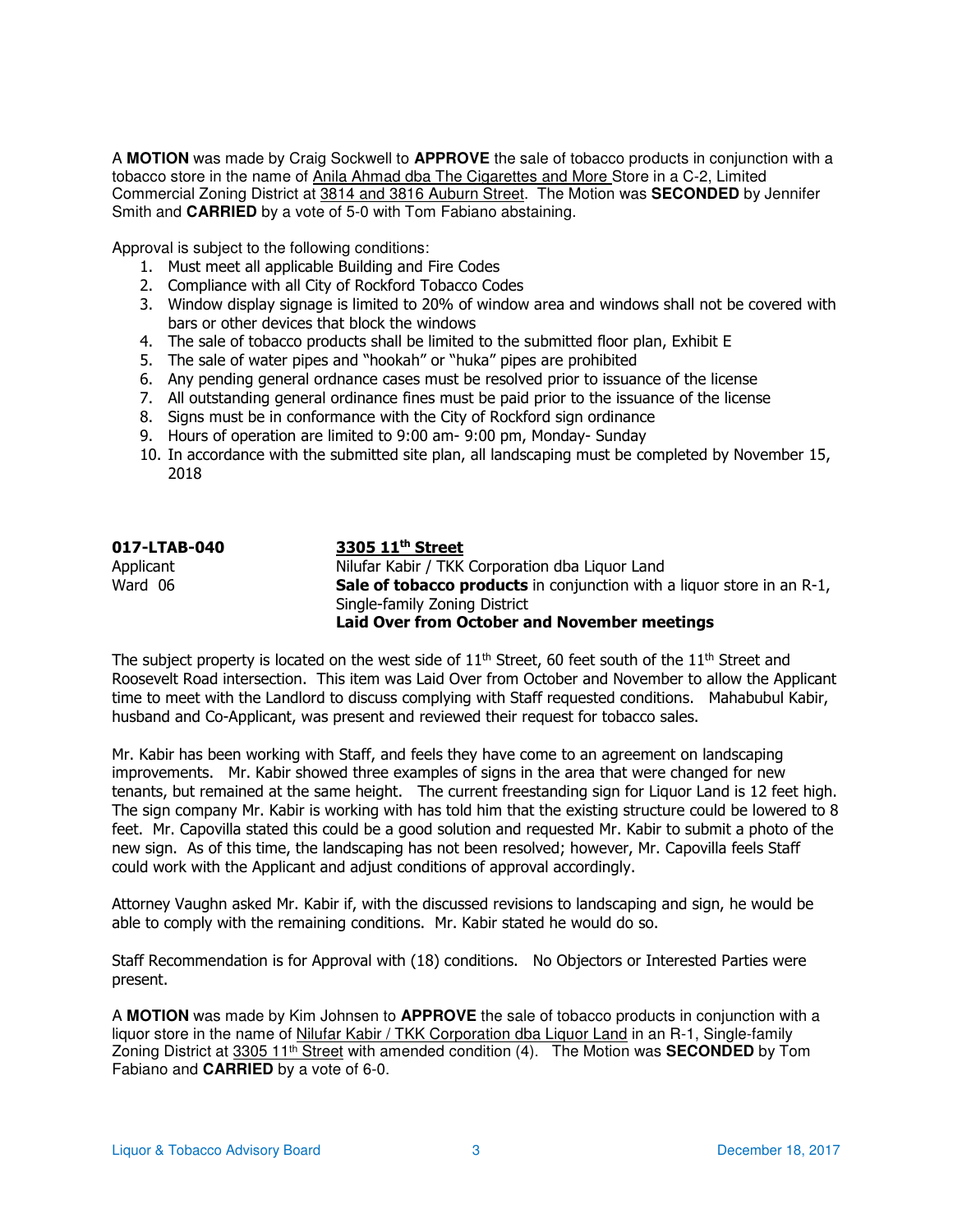Approval is subject to the following conditions:

- 1. Meet all applicable Building and Fire Codes.
- 2. Compliance with all City of Rockford Liquor and Tobacco Codes.
- 3. The sale of tobacco shall be limited to the submitted plan Exhibit F.
- 4. Applicant to work with Staff on approval of a landscaping and signage plan
- 5. Removal of the non-conforming free-standing sign.
- 6. Must obtain separate permits for signage and signage must comply with Sign Regulations.
- 7. Must develop site in accordance with revised site and landscaping plans approved by Staff.
- 8. The hours and days of operation will be from 10:00 AM to 11:00 PM, Monday through Thursday.
- 9. The hours and days of operation will be from 10:00 AM to 1:00 AM, Friday through Saturday.
- 10. The hours and days of operation will be from 11:00 AM to 11:00 PM o Sunday.
- 11. The sale of rose tubes, airplane-sized bottles and any other products that can be deemed to be easily manufactured into drug paraphernalia is prohibited.
- 12. The sale of water pipes and "huka" or "hookah" pipes are prohibited.
- 13. Window display signage is limited to 20% of window area.
- 14. There shall not be temporary exterior signage.
- 15. The windows shall not be covered with bars or other devices that block the windows.
- 16. Any pending general ordinance case(s) must be resolved prior to issuance of the license.
- 17. All outstanding general ordinance fines must be paid prior to the issuance of the license.
- 18. All conditions must be met prior to establishment of use.

| 017-LTAB-047 | 513 Toner Avenue                                                      |
|--------------|-----------------------------------------------------------------------|
| Applicant    | Siad Elkhatib / Northwest Food Inc. dba Northwest Food Inc.           |
| Ward 03      | Sale of package liquor in conjunction with a convenience store        |
|              | Sale of tobacco products in conjunction with a convenience store in a |
|              | C-2, Limited Commercial Zoning District                               |

The subject property is located on the east side of Toner Avenue, approximately 142 feet south of Auburn Street. Siad Elkhatib, Applicant, reviewed his requests for the sale of package liquor and the sale of tobacco products. He stated when he originally requested the sale of package liquor and tobacco products the community felt he was only selling liquor and tobacco and would not support his application. Mr. Elkhatib explained that the community now understands his request is in conjunction with a convenience store, and they are in favor. He stated "the community" has asked him to reapply for package liquor and tobacco products. Mr. Elkhatib presented a petition with over 400 names in support of this application. He stated he put the petition on the table in his store and 400 customers signed it when they came in within a few weeks. He explained that although these signatures were obtained only by customers who came into his store, a lot of them just buy chips or small items and he cannot compete with other businesses without the sale of packaged liquor and tobacco products.

There were no questions from Legal.

Staff Recommendation is for Denial of both items. Objectors were present.

Mike Dupre, owner of the Rathskeller Restaurant, stated he is not in support of this application. He feels it would negatively affect the neighborhood as well as his business. It is his opinion that the sale of packaged liquor and tobacco would attract homeless and undesirable people and would become a liquor store rather than a convenience store.

Alberto Altamore stated he has been a business owner in this area for 40 years and is with the North End Commons Business Association. He explained that Mr. Elkhatib seems like a very nice gentlemen, but the neighborhood is looking for a higher quality fit for this area. He feels the Applicant's original intent was to sell packaged liquor and tobacco and there was great opposition. He feels the Applicant then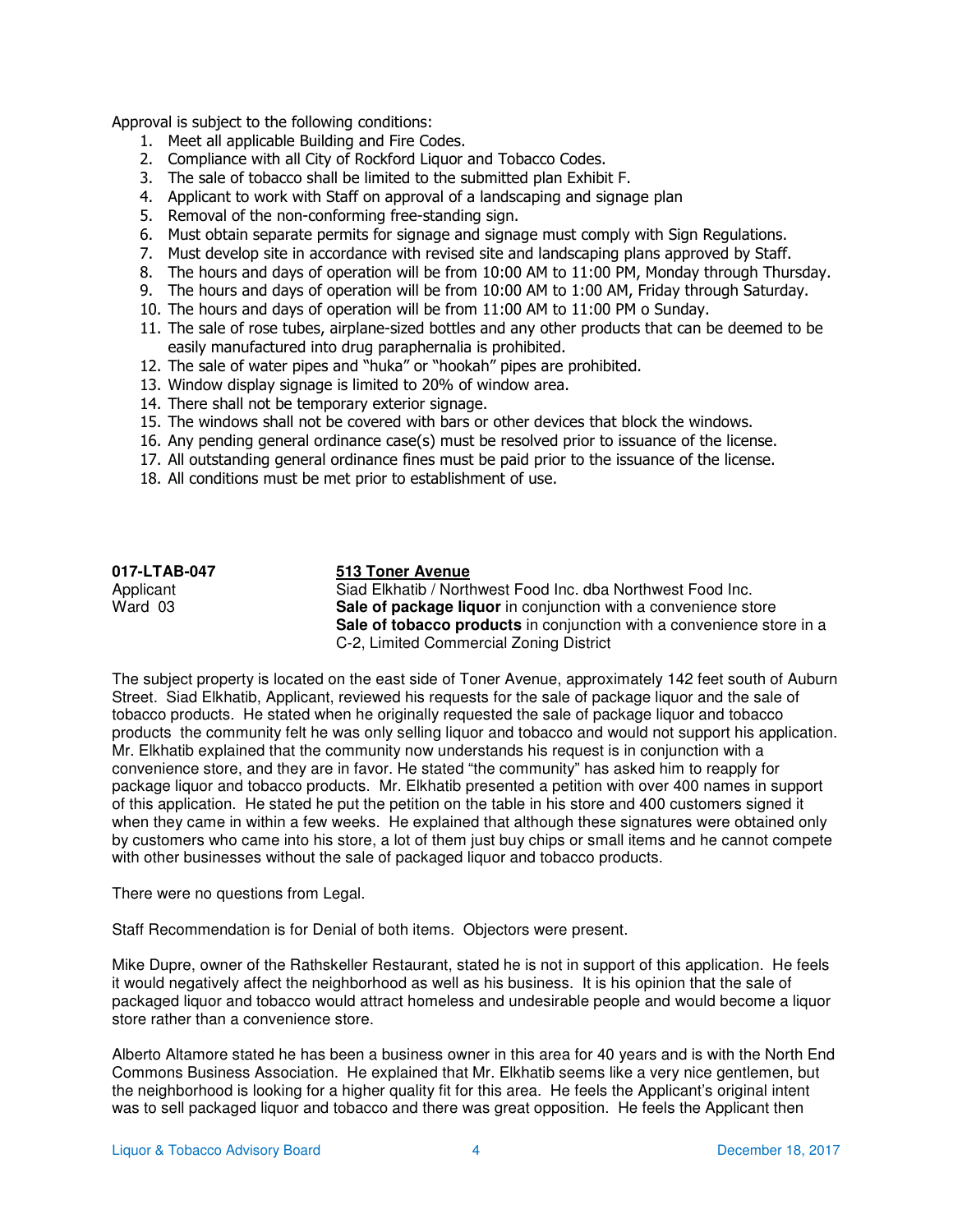considered opening a deli. Mr. Altamore said he visited Mr. Elkhatib's store recently and does not feel it is a good business model. He pointed out that 3 or 4 businesses in this area are doing remodeling projects currently. He respectfully questioned the petition with over 400 names on it presented by the Applicant, stating this was a very large amount of signatures obtained in a short timejust from people walking into the store.

Shondra Wandell, representing Alpine Bank, came forward and read a letter stating they were in protest of the application. Their letter stated Alpine Bank has invested over \$2.5 million in the North End with the goal to be a catalyst in bringing the neighborhood back to life. In addition to their new branch office, they purchased and demolished a dilapidated building to create additional parking space. The letter further stated they have heard from many customers who are worried about the effects of a store with a sole focus on alcohol and tobacco.

Salvatore Perrone spoke in objection of this application, stating he owns the property next door to the Applicant. He wished to stress that the Applicant is a good man and that they have become good friends. He feels the Applicant wants to pursue a business, but feels he is going in the wrong direction. Given the chance to revamp his operation, Mr. Perrone feels Mr. Elkhatib could be successful.

Alderman Chad Tuneberg was present, stating he doesn't necessarily have a position on this application, but understands that the business owners have been very clear about their concerns. In speaking with the residents, he feels they have mixed opinions. Alderman Tuneberg stated the Applicant is a nice gentleman who's heart is in the right place.

Kim Johnsen asked Mr. Elkhatib what his thoughts were of the 400 plus signatures he presented to the Board but that none of them were present to speak on his behalf. He responded he really couldn't speak on their behalf. He felt the residents were divided in their feelings. The Board felt in any situation where liquor and tobacco sales are available, there is always the situation where less than desirable individuals could be present. There is an element such as this at the Mobil gas station at this time and there is concern that this element would spread through no fault of the Applicant's as a business owner. It was expressed that if this application were denied, it was hoped that the Applicant can reevaluate his plans in a way that would be more welcoming to the neighborhood as well as successful.

In response, Mr. Elkhatib stated in all of Rockford there is a problem. He stated he only has control over his property. His plan is for a convenience store, not a liquor store. At this point he is unable to hire anyone to work at his business so he is the only one there during opening hours. He states he keeps an eye on his property and wants to offer convenience store items for the area. He wishes to make the area look better and he has been working hard toward that goal. He states he has daily customers who walk in and walk out when they are told he does not sell alcohol or tobacco. He states they may make purchases at first, but prefer to go to another location where one-stop sales are offered.

The Board expressed concerns that this use was not a good fit for the location.

A **MOTION** was made by Craig Sockwell to **DENY** the sale of package liquor in conjunction with a convenience store and to **DENY** the sale of tobacco products in conjunction with a convenience store in the name of Said Elkhatib / Northwest Food Inc. dba Northwest Food Inc. in a C-2, Limited Commercial Zoning District at 513 Toner Avenue. The Motion was **SECONDED** by Maurice Redd and **CARRIED** by a vote of 6-0.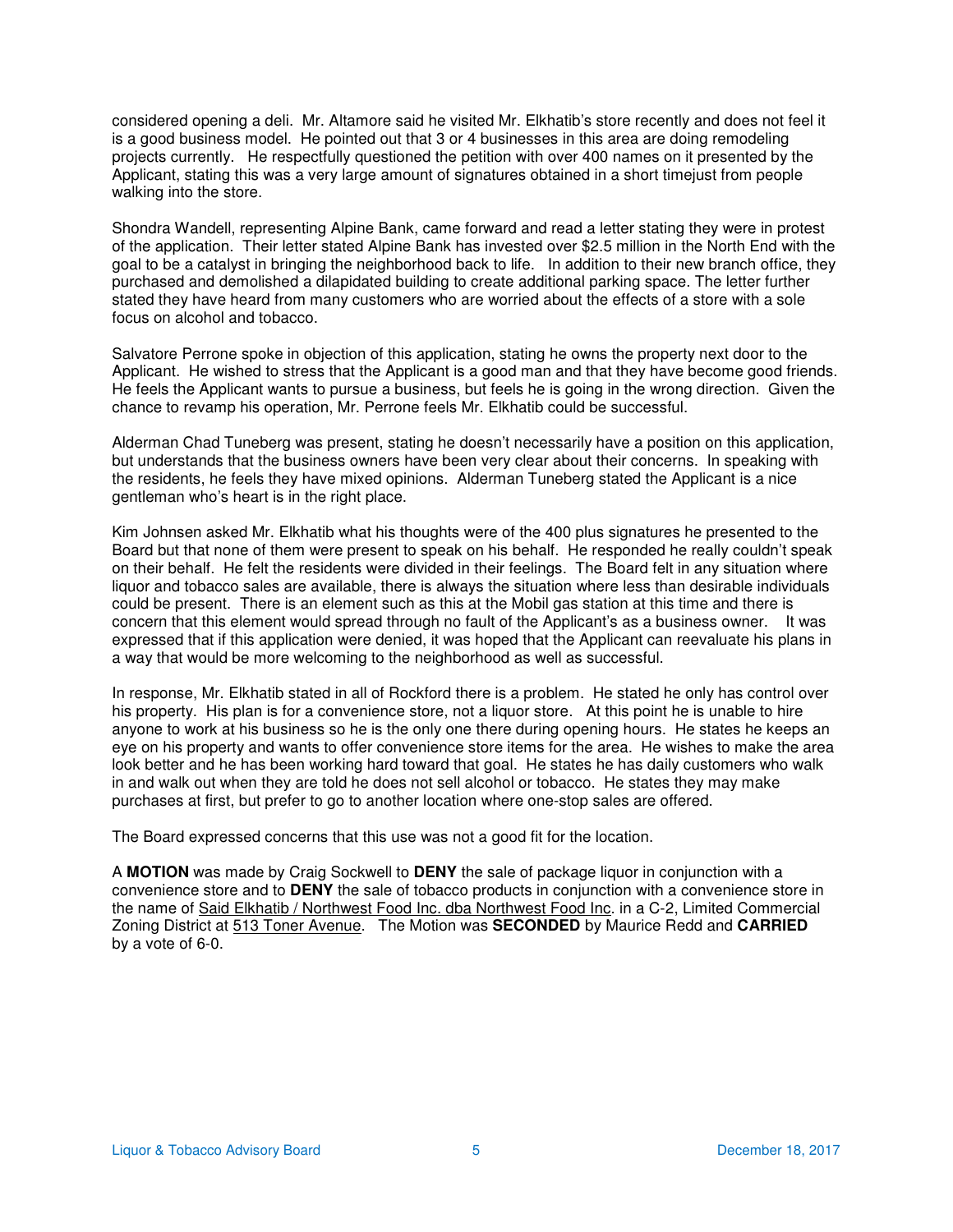## **017-LTAB-048 6551 East Riverside Boulevard**

Applicant Alexander H. Cando / Heath E. Meyers dba Urban Forest Craft Brewing<br>
Ward 04 **Sale of liquor by the drink** in conjunction with a restaurant and brewery **Sale of liquor by the drink** in conjunction with a restaurant and brewery Sale of package liquor in conjunction with a restaurant and brewery **Sale of liquor by the drink** in conjunction with an outdoor seating area in a C-2, Limited Commercial Zoning District

The subject property is a tenant space located within a shopping center on the southwest corner of North Trainer Road and East Riverside Boulevard. Alexander Cando, Applicant and his partner Heath Meyers, were present. Mr. Meyers stated they are a small batch craft brewery. They will have a small tavern and kitchen as well. Their intent is to be distributing in the Stateline area. Mr. Cando stated they will focus on high quality, small batch brewing. They are located next to Buddy's Burgers and will be encouraging people to bring food in from nearby eateries. The Applicants stated they do not want to be a night club or have gaming machines - they just want to focus on what they feel is the best craft beer around. Their goal is to open in mid-spring.

After discussion with the Applicants regarding 4 ounce samples, Attorney Vaughn felt condition (5) stating there shall be no single serving sales of beer or wine in volumes of 12 oz. or less could be removed. The Applicants agreed to the remaining (10) conditions.

Dan Roszkowski asked if they could add a condition stating there shall be no gaming machines. Mr. Capovilla responded if the Applicants were agreeable to that, Staff had no objection. Mr. Meyer stated their Alderman had advised him that he would not support gaming machines. The Applicants stated they had no problem with adding a condition stating no gaming would be allowed.

Staff Recommendation is for approval of all three requests, with (11) original conditions, modified to (10). Interested Parties were present.

Manuel Molina spoke in support of this application. He stated he does not know the Applicants, but resides in a neighborhood very close to the proposed site. He feels it would be a great addition to this area. He has had an opportunity to sample the Applicant's products at a festival and feels they are above and better than any other in the area.

Frank Drabek stated he knows one of the Applicant's personally, coming from the same neighborhood. He is looking forward to having this business in the area.

A **MOTION** was made by Jennifer Smith to **APPROVE** the sale of liquor by the drink in conjunction with a restaurant and brewery; **APPROVE** the sale of package liquor in conjunction with a restaurant and brewery; and **APPROVE** the sale of liquor by the drink in conjunction with an outdoor seating area in the name of Alexander H. Cando / Heath E. Meyers dba Urban Forest Craft Brewing in a C-2, Limited Commercial Zoning District at 6551 East Riverside Boulevard with the removal of the original condition (5) and the addition of condition (11). The Motion was **SECONDED** by Craig Sockwell and **CARRIED** by a vote of 6-0.

Approval is subject to the following conditions:

- 1. Must meet all applicable Building and Fire Codes.
- 2. Compliance with the City of Rockford Liquor Codes.
- 3. Window display signage is limited to 20% of window area.
- 4. That the windows shall not be covered with bars or other devices that block the windows.
- 5. The proposed use shall not have a cover charge, dance floor, DJs, live entertainment, or operate as a nightclub.
- 6. Business hours shall be consistent to business plan shown as Exhibit H, Monday through Thursday 3:00 PM to 12:00 AM Midnight and 11:00 AM to 12:00 AM Midnight Friday through Sunday with food service ending at 9:00 PM each day.
- 7. Since the closest boundary of an outdoor sales area is located between 50 and 200 feet from the nearest property line of a residential use in a residential district not located in a planned unit